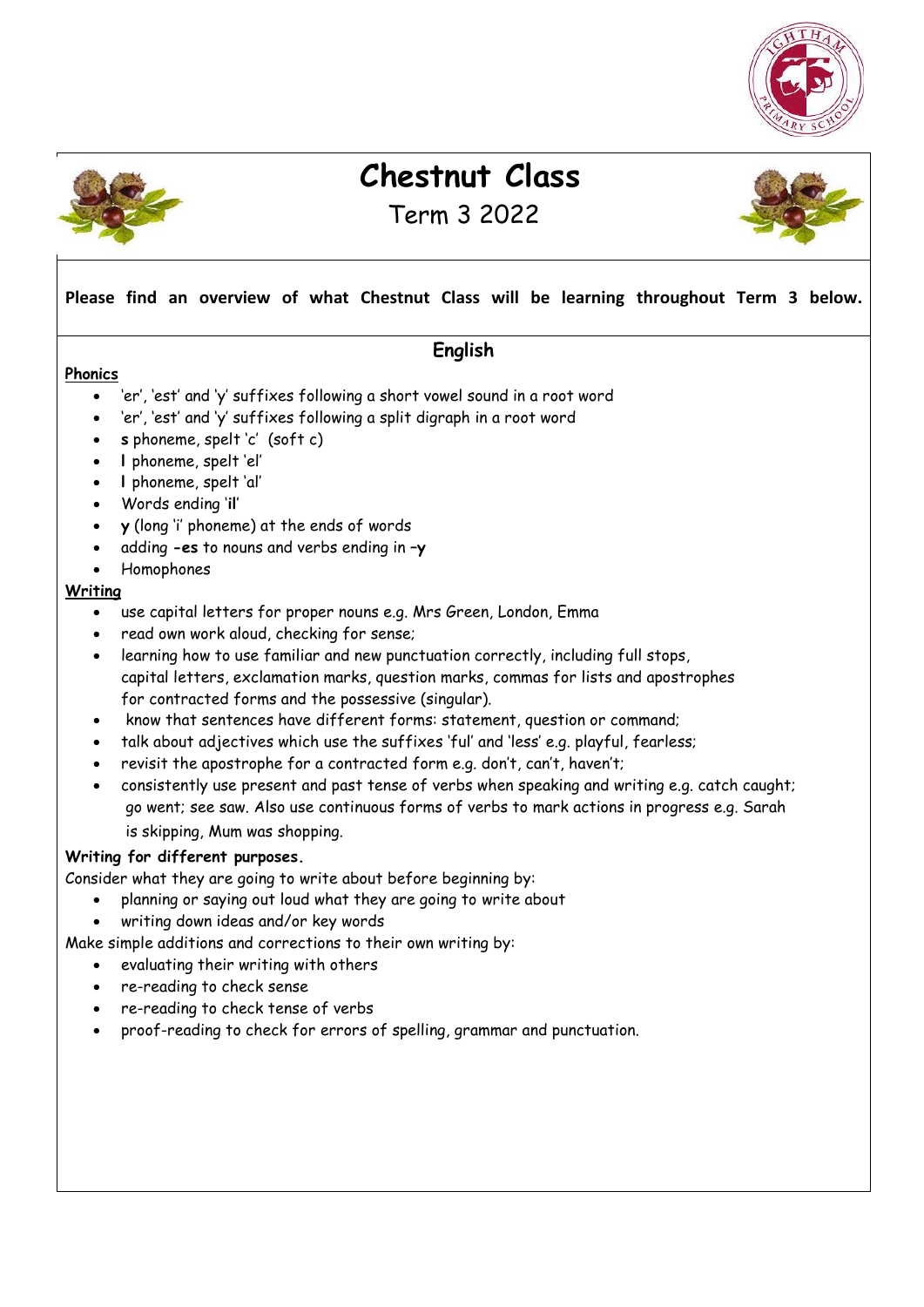#### **Reading**

- continue to apply phonic knowledge and skills as the route to decode words until automatic decoding has become embedded and reading is fluent
- read accurately words of two or more syllables that contain the same graphemes as above
- read words containing common suffixes
- read further common exception words, noting unusual correspondences between spelling and sound and where these occur in the word
- read most words quickly and accurately, without overt sounding and blending, when they have been frequently encountered
- read aloud books closely matched to their improving phonic knowledge, sounding out unfamiliar words accurately, automatically and without undue hesitation
- re-read these books to build up their fluency and confidence in word reading.
- discussing and clarifying the meanings of words, linking new meanings to known vocabulary
- discussing their favourite words and phrases
- being introduced to non-fiction books that are structured in different ways
- drawing on what they already know or on background information and vocabulary provided by the teacher
- checking that the text makes sense to them as they read and correcting inaccurate reading
- making inferences on the basis of what is being said and done
- answering and asking questions
- predicting what might happen on the basis of what has been read so far

### **Maths**

- recall and use multiplication and division facts for the 2, 5 and 10 multiplication tables, including recognising odd and even numbers
- calculate mathematical statements for multiplication and division within the multiplication tables and write them using the multiplication  $(x)$ , division  $(\div)$  and equals  $(=)$  signs
- show that multiplication of two numbers can be done in any order (commutative) and division of one number by another cannot
- solve problems involving multiplication and division, using materials, arrays, repeated addition, mental methods, and multiplication and division facts, including problems in contexts.
- recognise, find, name and write fractions  $\frac{1}{3}$ ,  $\frac{1}{4}$ 1 , <sup>4</sup> 2 and  $\frac{3}{4}$  of a length, shape, set of objects or quantity

• write simple fractions for example, 
$$
\frac{1}{2}
$$
 of 6 = 3

• recognise the equivalence of  $4$ 2 and <sup>2</sup> 1